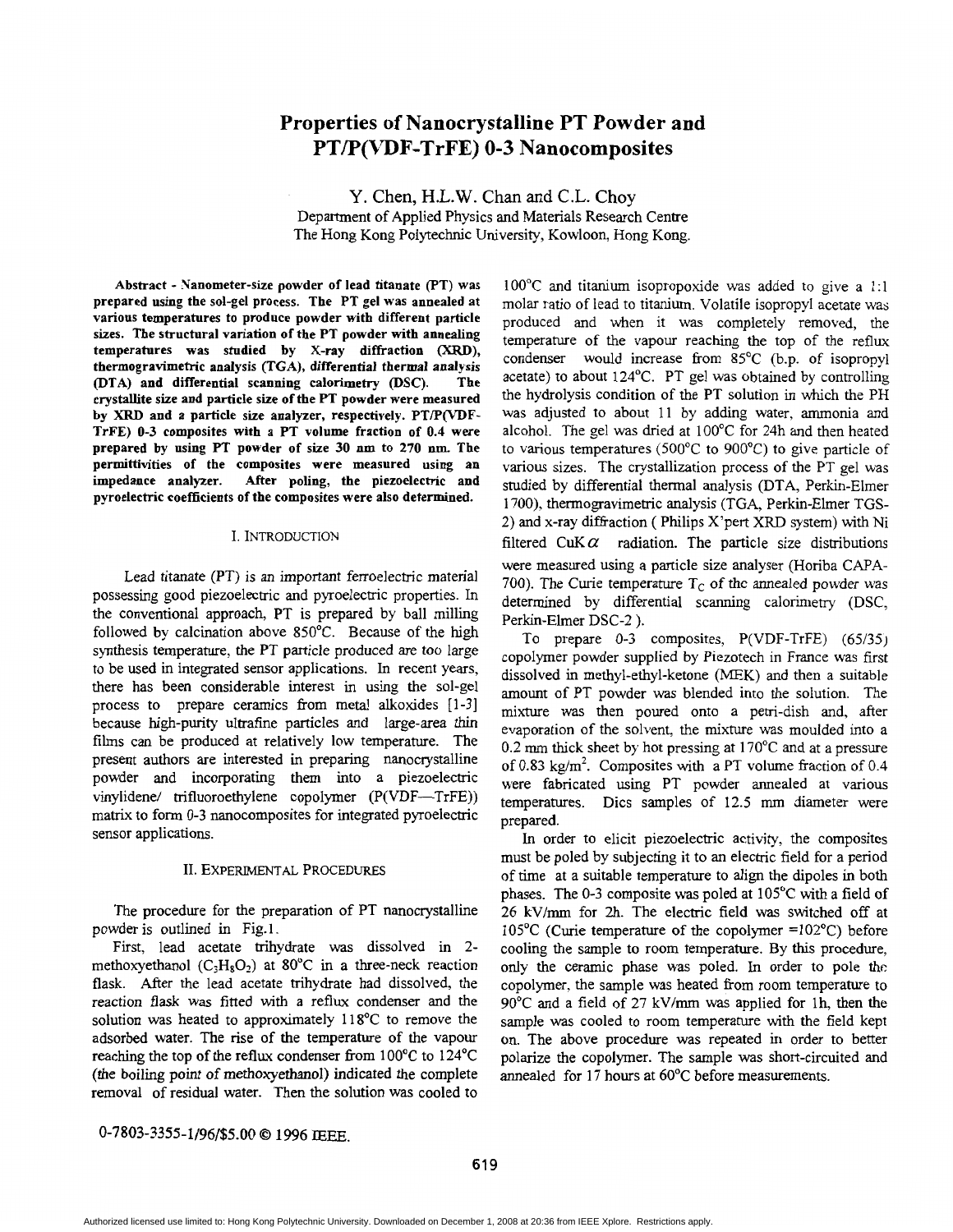



The ceramic poling ratio  $\alpha$  was caculated from the peak heights  $I_{(200)}$  and  $I_{(002)}$  of the (200) and (002) x-ray reflections associated with PT using the relation:

$$
\alpha = I_{(002)} / [I_{(002)} + I_{(200)} ] \tag{1}
$$

The capacitance of the samples was measured at 1 kHz using **an** HP4194A impedance analyzer and the permittivity was calculated. The pyroelectric coefficient p was measured using the digital integration method,  $[4]$  and the  $d_{33}$ coefficient of the samples was measured using a Pennebaker model 8000 piezo d<sub>33</sub> tester from American Piezo-Ceramics Inc..

The piezo- **and** pyro-electric coefficients of the polarized samples were measured and results given in Table 1.

## 111. RESULTS *AND* DISCUSSION

DTA and TGA were performed on the PT powder at a heating rate of 10°C/min. The DTA curve shows an endothermic peak at 80°C (Fig. 2a) which is accompanied by a small weight loss (Fig. 2b), primarily due to the removal of



Fig 2a DTA curve of PT gel.



Fig.2b. TGA curve of PT gel.

**620**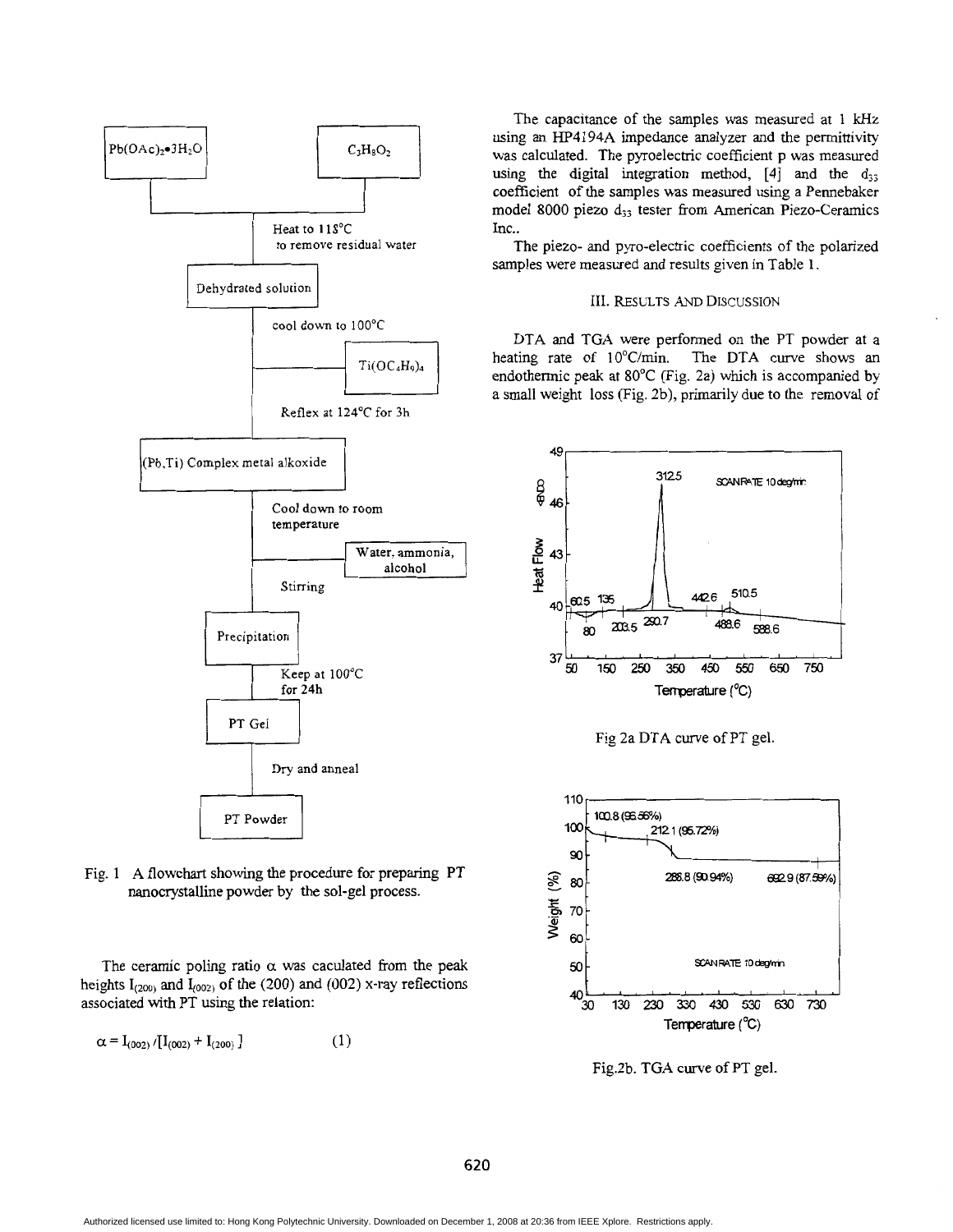TABLE **<sup>1</sup>**

THE RELATIONSHIP BETWEEN THE ANNEALING TEMPERATURE. THE AVERAGE CRYSTALLITE SIZE, PARTICLE SIZE AND T<sub>C</sub> OF PT NANOCRYSTALLINE POWDER  $\alpha, \epsilon, d_{33}$ **AND p** *ARE* **PROPERTIES OF 0-3** PTmVDF-TRFE) **COMPoSlTES** WITH **A CERAMIC** VOLUME FwcnoN **OF 0 4 USING** PT **ANNEALED AT VARIOUS TEMPERATURES** 

| Annealing<br>Temp. $(^{\circ}C)$ | crystallite<br>$dia.$ (nm) | particle<br>$dia.$ (nm) | $T_c$ ( $^{\circ}$ C) of PT | ε    | $\varepsilon_1$ | $\alpha_1$ | $(d_{33})_1$<br>(pCN) | $p_1$<br>$(\mu C/m^2 K)$<br>$(25^{\circ}C)$ | $p_1/\epsilon_1$<br>$(\mu C/m^2K)$<br>$(25^{\circ}C)$ |
|----------------------------------|----------------------------|-------------------------|-----------------------------|------|-----------------|------------|-----------------------|---------------------------------------------|-------------------------------------------------------|
| 500                              | 26.8                       | 30                      | 434.5                       | 39.2 | 32.6            | 0.73       | 11.2                  | 44.1                                        | 1.35                                                  |
| 600                              | 35.0                       | 40                      | 472.5                       | 43.0 | 32.5            | 0.73       | 14.7                  | 49.4                                        | 1.52                                                  |
| 650                              | 36.5                       | 50                      | ------                      | 44.0 | 33.6            | 0.48       | 6.9                   | 54.1                                        | 1.61                                                  |
| 700                              | 40.3                       | 70                      | 479.5                       | 40.0 | 30.9            | 0.68       | 14.0                  | 47.2                                        | 1.53                                                  |
| 800                              | 44.8                       | 120                     | 475.4                       | 40.3 | 31.4            | 0.73       | 14.0                  | 46.0                                        | 1.46                                                  |
| 900                              | 54.1                       | 270                     | 481.4                       | 44.0 | 31.9            | 0.72       | 13.6                  | 42.6                                        | 1.34                                                  |

**Subscript** 1 **indicates both phases are polarized** 

water and alcohol trapped in micropores. The exothermic peak at 312"C, together with the corresponding weight loss. can probably be attributed to the oxidation of acetate groups or the decomposition of unhydrolyzed alkoxy groups. The exothermic peak at  $510^{\circ}$ C, not accompanied by a significant decrease in weight, probably reflects the crystallization of the PT powder.

Fig. **3** shows the XRD patterns of PT powder after annealing at various temperatures for lh. Samples annealed at temperatures lower than 500°C exhibit the typical amorphous pattern. When the annealing temperature reaches  $500^{\circ}$ C, crystalline peaks appear, in agreement with the DTA result. The crystallite sizes of PT powder annealed at various temperatures were calculated from the full width at half  $maximum$  (FWHM) of the (101), (111) and (200) x-ray diffraction peaks using the Scherrer's equation [5]

$$
D = (K\lambda)/(B\cos\theta) \tag{2}
$$

where D is the crystallite diameter,  $\lambda$  is the wavelength,  $\theta$  is the diffraction angle,  $B$  is the FWHM of a diffraction peak, and K is Scherrer's constant  $(= 0.89)$ . By comparison with the diffiaction peaks of a standard material (Si), the width due to the instrument can be evaluated, **and** the **true** width arising from finite crystallite size can be obtained. The crystallite diameter, obtained by averaging the results for the (100), **(1 1** 1) and (200) peaks, is given as a function of the annealing temperature in Table **1.** The average crystallite diameter increases from 27 nm to 54 nm **as** the annealing temperature increases from  $500^{\circ}$ C to  $900^{\circ}$ C.

The particle size distributions of the PT nanocrystalline powder annealed at various temperatures were measured using a particle size analyzer. The size of the PT powder (dispersed by ultrasonic agitation in ethanol) falls in the range of **30** to 270 nm indicating that each PT particle consists of a number of crystallites. The measured Curie transition temperature  $T_c$  of the annealed powder (Table 1) was  $435^{\circ}$ C for powder annealed at  $500^{\circ}$ C and increased to  $475^{\circ}$ C-  $481^{\circ}$ C for annealing temperatures higher **than** 700°C.



Fig. **3** XRD patterns of PT powder annealed at various temperatures for 1h.

Authorized licensed use limited to: Hong Kong Polytechnic University. Downloaded on December 1, 2008 at 20:36 from IEEE Xplore. Restrictions apply.